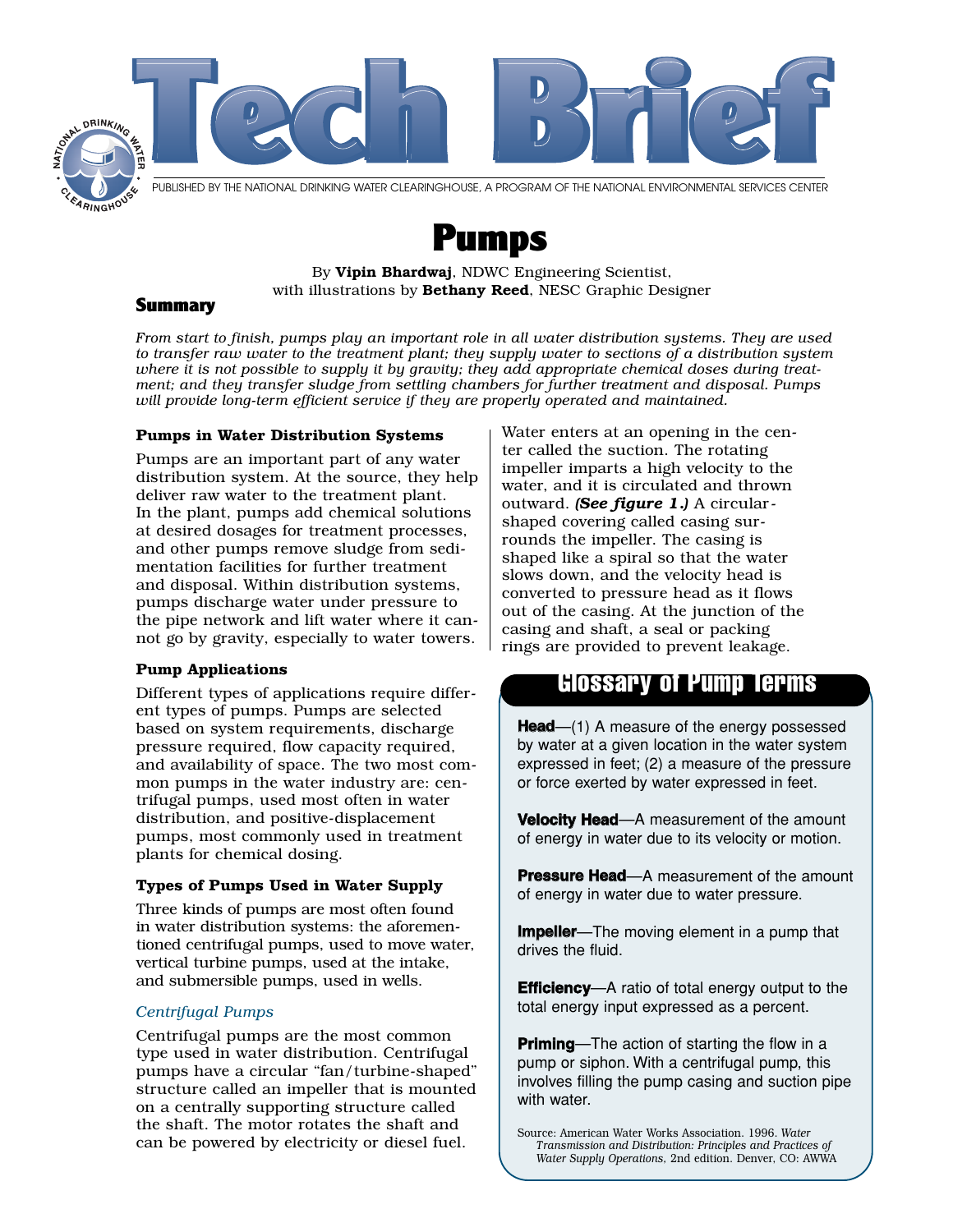

A packing gland presses against the rings to maintain a tight seal.

Different flow rates and outlet pressures can be generated by this type of pump, depending on the size of the pump and the space between the casing and the impeller. Impellers can also have varying shapes. These pumps can be used either as a single unit or can be coupled with another similar pump in series to generate more output pressure. When more than one pump is used, it becomes a multistage pump. The pressure desired in the distribution system determines the number of stages required. If a single stage pump is not enough to supply water at adequate pressure, multiple stages are used. Centrifugal pumps can achieve an output pressure of up to 250 feet for each stage. Centrifugal pumps are used to supply large volumes of water at a constant output pressure. The pressure generated by a centrifugal pump is less compared to other types of pumps, such as a reciprocating (positive-displacement) pump.

According to the American Water Works Association's *Water Transmission and Distribution: Principles and Practices of Water Supply Operations,* some of the advantages of centrifugal pumps are:

- wide range of capacities that range from a few gallons per minute [gpm] to 50,000 gpm. Heads of five to 700 feet are generally available;
- uniform flow at constant speed and head;
- simple construction (small amounts of suspended matter in the water will not jam the pump);
- low to moderate initial cost for a given size;
- ability to adapt to several drive types motor, engine, or turbine;
- moderate to high efficiency at optimal operation;
- no need for internal lubrication;
- little space required for a given capacity;
- relatively low noise level; and
- ability to operate against a closed discharge valve for short periods without damage.

Some of the disadvantages are:

- an efficiency that is limited to a narrow range of discharge flows and heads;
- low capacity that is greatly dependent on discharge pressure;
- generally no self-priming ability;
- potential for running backward if stopped with the discharge valve open; and
- potential for impeller to be damaged by abrasive matter in water, or clogged by large quantities of particulate matter.

During startup, centrifugal pumps require a procedure called "priming" in which the pump is filled with water before turning the switch on. This insures that when the impeller starts rotating it starts pumping water, and energy imparted to the impeller is not lost. If a centrifugal pump is not primed, it does not operate efficiently (i.e., it does not pump water even when it is turned on). Generally, pumps have an adjacent chamber, called the priming chamber, that sucks in water when the pump is turned on and keeps the impeller submerged.

#### *Vertical Turbine Pumps*

In vertical turbine pumps, the water flows vertically through a channel of uniform cross-sectional area. The impeller is positioned in the center along the axis in the channel. The blades of the impeller are shaped so that the water flows in a radial direction. *(See figure 2.)* The casing has diffuser vanes, shaped so that they guide water and make it flow either into the discharge or through diffuser bowls into inlets of succeeding stages. Vertical turbine pumps are used most often at raw water intakes and at booster stations in the distribution system to augment the pressure required for service. Vertical turbine pumps are relatively more expensive than centrifugal pumps for the same capacity and require more maintenance.

According to the American Water Works Association's *Water Transmission and*

PAGE GE OF FOUR ی<br>two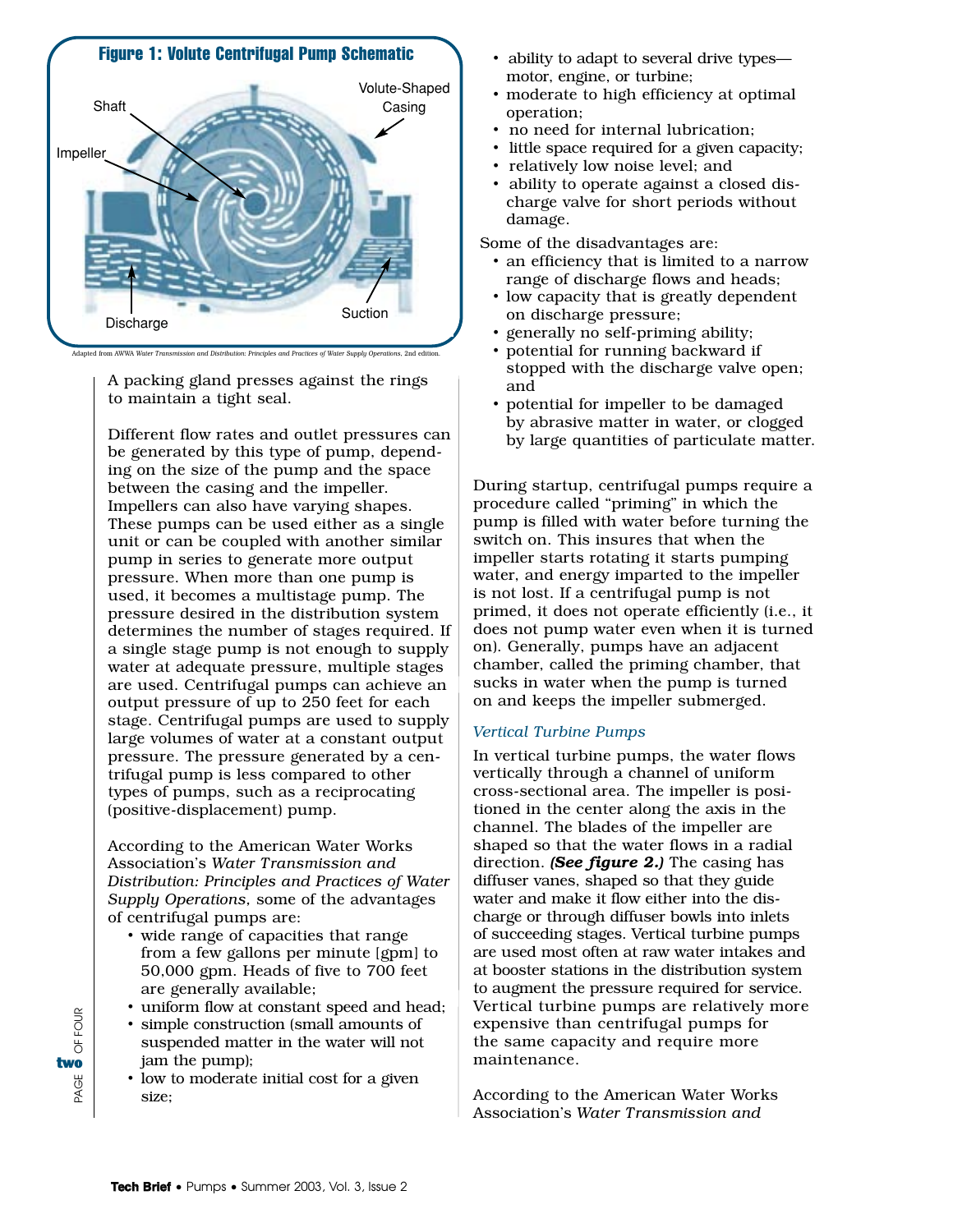*Distribution: Principles and Practices of Water Supply Operations,* some of the advantages of vertical turbine pumps are:

- uniform flow at constant speed and head;
- simple construction;
- individual stages capable of being connected in series, thereby increasing the head capacity of the pump;
- adaptability to several drive types motor, engine, or turbine;
- moderate to high efficiency under the proper head conditions;
- little space occupied for a given capacity; and
- low noise level.

The main disadvantages are:

- high initial cost;
- high repair costs;
- the need to lubricate support bearings located within the casing;
- inability to pump water containing any suspended matter; and
- an efficiency that is limited to a very narrow range of discharge flow and head conditions.

### *Submersible Pumps*

Submersible pumps, as the name implies, are placed below the water level. *(See figure*



*3.)* They are used mostly for pumping groundwater from wells. The pump is basically a multi-stage centrifugal pump. The impellers of the pump are mounted on a vertical shaft. Each impeller passes water to the next stage through a diffuser shaped so that the water flows vertically to the next diffuser. Each impeller and diffuser is called a stage. The desired output pressure determines the number of stages.

The pump is driven by an electric motor placed adjacent to the pump and is constructed for submerged operation. The wiring of the electric motor is such that it is waterproof. The motors are manufactured to ensure water does not cause it to fail by

grounding or shorting out. However, most failures of submersible pumps are due to electrical problems with the motors.

### **Positive-Displacement Pumps**

Positive-displacement pumps are used in water supply operations for feeding chemicals at various stages of the treatment process. They displace a certain volume of water in each stroke as they operate. These pumps are not suitable for pumping large volumes of water, they are more suited for high pressure and low flow service. There are two types of positive-dis-

### **Figure 3: Submersible Pumps** Power Cable Drop Pipe Connection Check Valve Pump Casing Inlet Screen Inlet Body Power leads Motor Shaft Motor Section Lubricant Seal **Diffusers** and Impellers

Adapted from AWWA *Water Transmission and Distribution: Principles and Practices of Water Supply Operations,* 2nd edition.

placement pumps: reciprocating pumps and rotary pumps.

### *Reciprocating Pumps*

Reciprocating pumps have a piston that moves back and forth in an enclosing cylinder. The arrangement of rotating shaft, connecting rod, and joint pushes the volume of the fluid in the cylinder through an outlet valve. The liquid enters and leaves the cylinder through check valves. Reciprocating pumps are suitable for applications where very high pressures are required, or where abrasive fluids, such as acids or viscous liquids, have to be pumped.

### *Rotary Pumps*

In rotary pumps, the impeller rotates within an enclosing structure and imparts energy to the water. The impeller can be in the shape of a gear, screw, or lobes. For rotary pumps, the output is continuous and smoother compared to reciprocating pumps. Rotary pumps are better suited for lower pressures than reciprocating pumps because of slippage at higher pressures. Rotary pumps can jam if any solids enter the small clearance spaces between the impeller and casing. Rotary pumps are suitable for handling fluids of varying viscosities and are used in water treatment for chemical dosing.